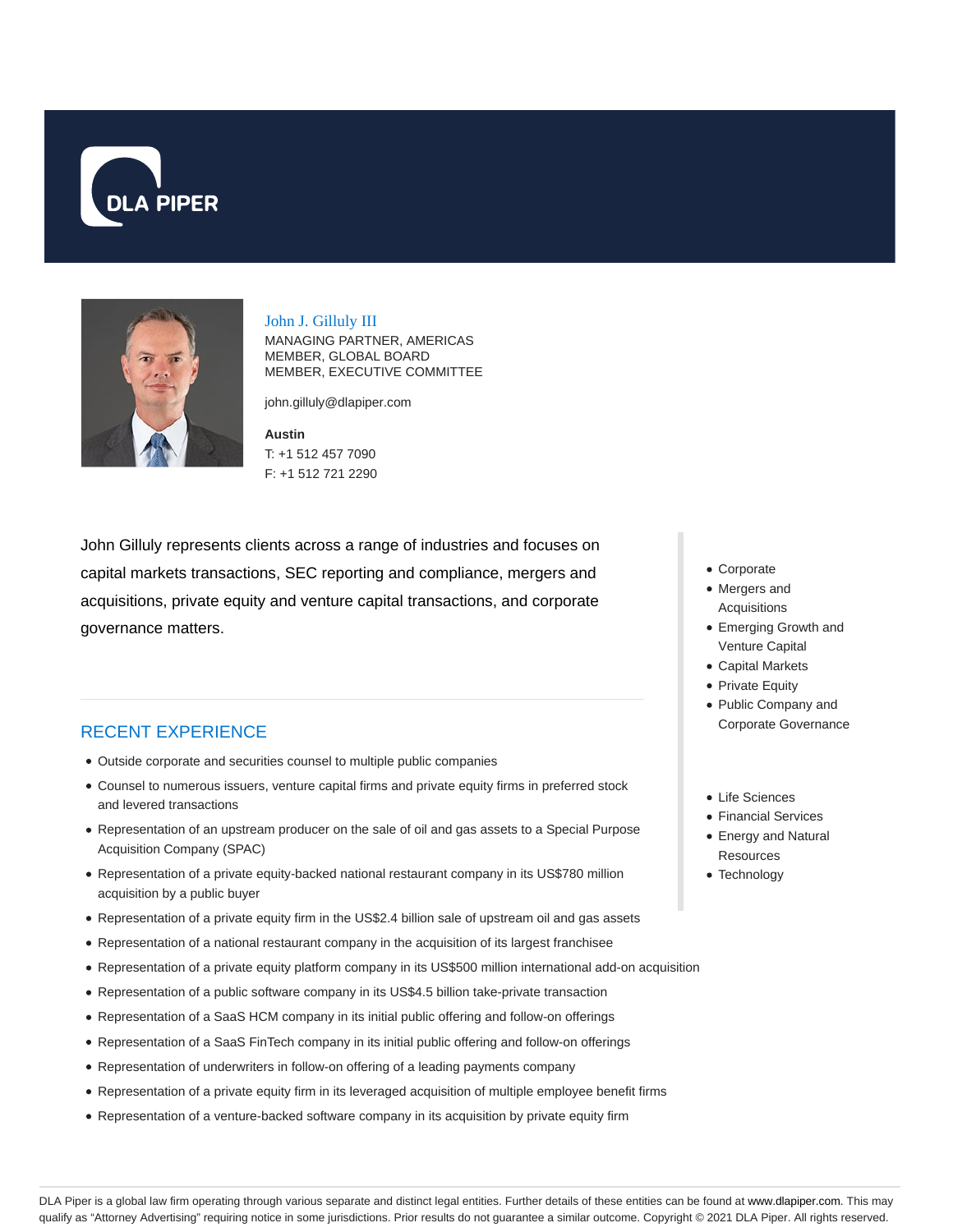#### **CREDENTIALS**

### Admissions

Texas

#### **Recognitions**

- Chambers USA
	- Band 1, Texas: Austin & Surrounds Corporate/M&A (2020-2022)
	- Band 1, Texas Technology: Corporate & Commercial (2015-2022)
	- o Band 3, USA Nationwide Technology (2021-2022)
	- Band 3, Texas Technology: Corporate & Commercial (2014)
	- Up and Coming, Texas Technology: Corporate & Commercial (2013)
- The Legal 500 United States
	- Recommended, M&A Middle-Market (\$500M-999M) (2017-2019)
	- Recommended, Capital Markets Equity Offerings Advice to Managers (2016-2020)
	- o Recommended, Technology: Transactions (2015, 2022)
- Named a Texas Super Lawyer in a research project conducted jointly by Law & Politics and Texas Monthly magazines
- Regularly listed in The Best Lawyers in America and was recognized as "Lawyer of the Year" for Securities/Capital Markets in the Austin metro area (2021-2022)

### **Education**

- B.A., Economics and Business Administration, Rhodes College 1992 cum laude
- J.D., University of Texas 1998 Texas Journal of Business Law

## **Memberships**

- American Bar Association
- State Bar of Texas

#### Civic and Charitable

Operation Miracle, Dell Children's Hospital

### **INSIGHTS**

# **Publications**

**10 considerations for companies on the path to sustainability**

#### 11 May 2022

For boards of directors and management teams as they discuss measuring, disclosing and reducing the company's climate impact.

**Proposed EU corporate sustainability due diligence directive: what US companies need to know**

DLA Piper is a global law firm operating through various separate and distinct legal entities. Further details of these entities can be found at www.dlapiper.com. This may qualify as "Attorney Advertising" requiring notice in some jurisdictions. Prior results do not guarantee a similar outcome. Copyright © 2021 DLA Piper. All rights reserved.